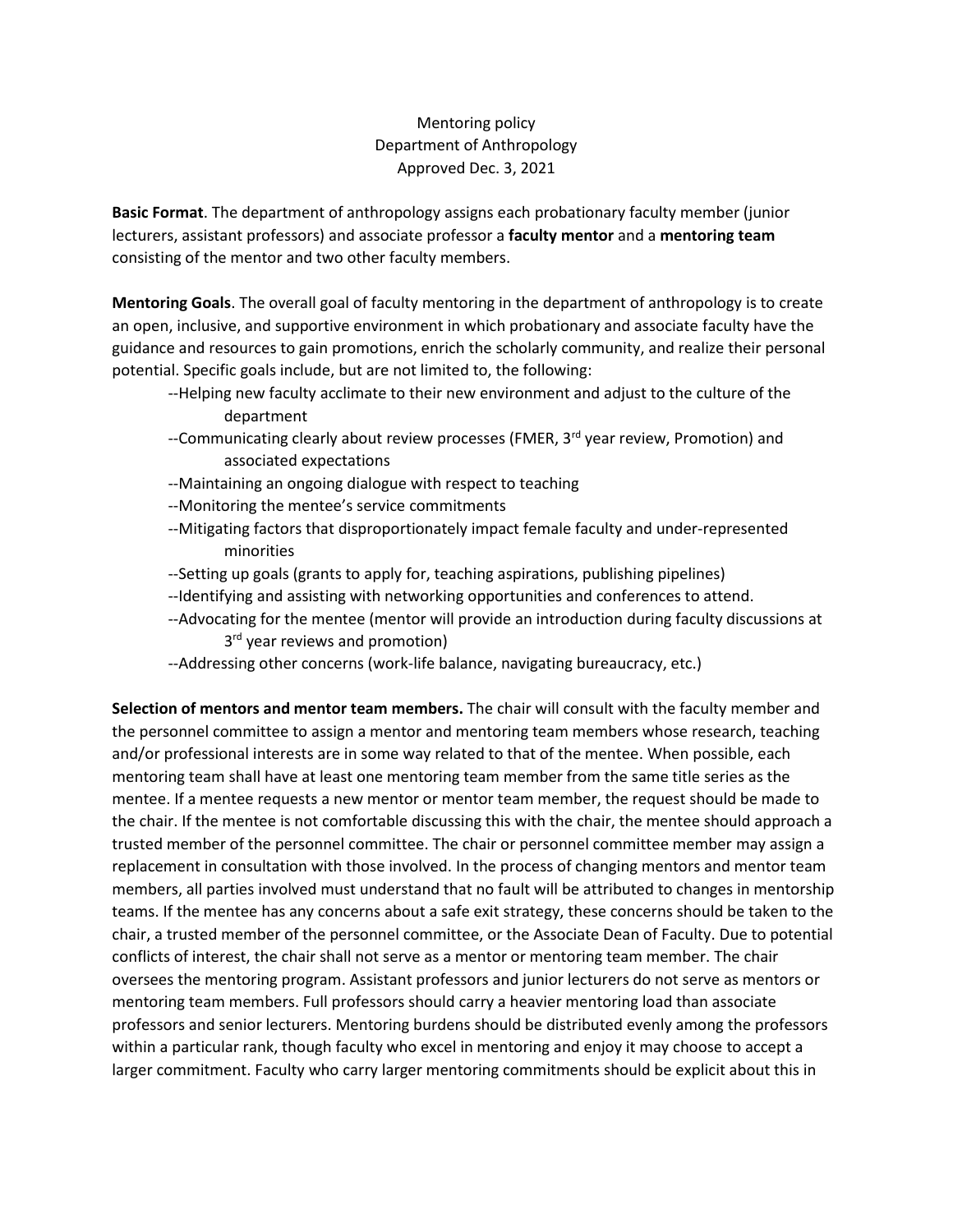the FMER so that such service can be recognized. Faculty with large mentor commitments can request that mentoring be factored into the DOE.

**Mentoring Team rationale**: Mentoring is a collective responsibility and mentoring teams provide advantages both to mentees and mentors. Mentees benefit by receiving multiple opinions, a broader range of advice, less siloing, and a larger network of allies. Mentors benefit from exposure to the wisdom and mentoring styles of team members with a range of mentoring experience, in a sense receiving mentoring on how to mentor.

**Mentoring Meetings**: Mentees should meet with their mentoring team once in the fall and once in the spring. The spring meeting is a good occasion to go over FMER scores. The mentoring team should accommodate the needs of the mentee; informal meetings between the mentor and mentee are encouraged at whatever frequency that best suits the mentee. Discussions during mentoring meetings should be considered entirely confidential unless the mentee desires otherwise. The chair will meet with each probationary faculty to discuss FMER scores and the mentor has the option, in consultation with the mentee, to attend these meetings. The chair should also consider including the mentor on vital communications with the mentee. The department recognizes that faculty may have (and are encouraged to make use of) mentoring relations well beyond the department, and may seek less intensive mentoring from within the department.

**Teaching evaluations for Probationary faculty:** In accordance with the college of Arts and Sciences policy on evaluating teaching,<sup>i</sup> "Peer teaching evaluations will be required once a year for lecturers and untenured Regular and Special Title Series faculty." In consultation with the mentoring team, the mentee should choose the date and time of the peer evaluation and as many mentoring team members as possible should attend. Constructive peer feedback could be discussed at the once-per-semester mentoring meeting or be provided to the mentee by other means.

**Mentoring of Associate Professors**: In the absence of annual FMERs and milestones like the 3rd year review, the path from Associate professor to Full professor is often not as clear-cut as the path from assistant to associate. At the same time, associate professors may have a wider array of goals and experiences as compared to assistant professors and may therefore seek different forms of mentoring, including a less intensive approach. Increased service assignments for Associate professors complicate the research trajectory required for promotion to full. Mentoring at the associate level may therefore be just as important as at the probationary level but more flexible in its form. We recommend that the personnel committee assess each associate professor's path to full professor on a yearly basis, either as part of the FMER deliberations or, in a non-FMER year, during the autumnal collection of CVs.

**Mentor Training and Workshops**: All mentors should seek training opportunities, including workshops both within and beyond the department. The mentoring team serves as a necessary framework for mentor training (mentor team members get exposure to their colleagues' mentoring ideas and practices during team meetings) but more can be done. The department chair will plan two annual mentoring workshops, one in the fall and one in the spring. Broader discussions of mentoring best practices, potentially featuring a guest speaker or discussion of a pre-circulated article on mentoring, may take place at either meeting. Minimally, the fall workshop will discuss goals and best practices and make sure